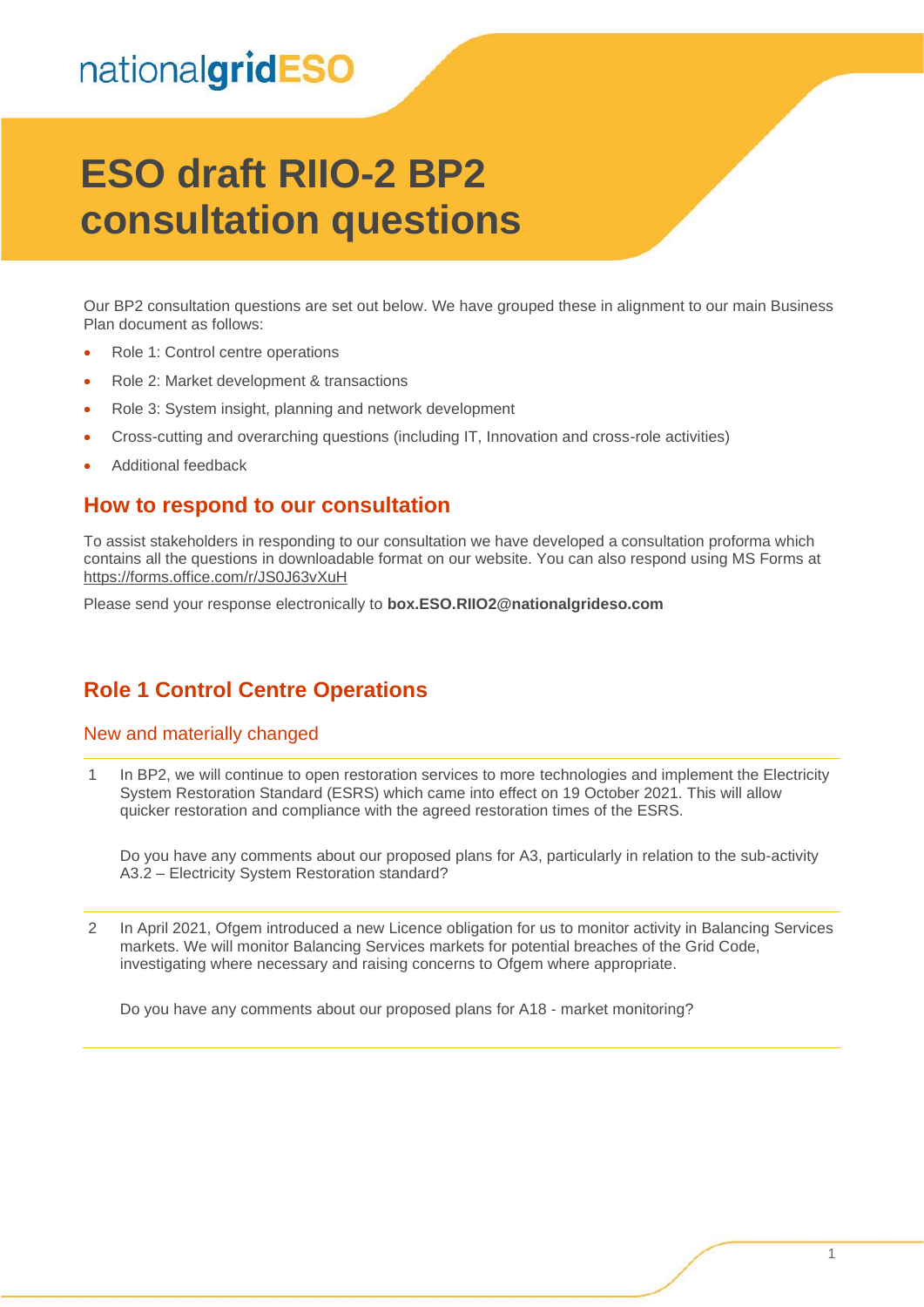# nationalgridESO

2 In April 2021, Ofgem introduced a new Licence obligation for us to monitor activity in Balancing Services markets. We will monitor Balancing Services markets for potential breaches of the Grid Code, investigating where necessary and raising concerns to Ofgem where appropriate.

Do you have any comments about our proposed plans for A18 - market monitoring?

3 At the start of the BP2 period, we will have operationalised key elements of our Data and Analytics Hub & Spoke model. We anticipate that our operating model will evolve over the BP2 period as we bring more complex data products online.

Do you have any comments about our proposed plans for A19 - Data and analytics operating model? •

#### Activities that are not new or materially changed

4 Do have any comments about our proposals relating to the following activities which remain unchanged for BP2?

A2 Control Centre Training and Simulation activity

A17 Open Data and Transparency

### **Role 2: Market development & transactions**

#### New and materially changed

**5** For Great Britain to achieve a fully decarbonised power system by 2035, it is vital that ESO balancing and ancillary services markets are fit for purpose. This means we build on the reforms delivered in BP1 by further improving the functionality of these markets, increasing accessibility for market participants and improving the efficiency of our procurement across services. We also must continue to reform and develop the right portfolio of markets to facilitate a smooth transition to net zero.

Do you agree or have any comments about our proposed plans for A4, particularly in relation to subactivity A4.6 - balancing and ancillary services market reform?

6 Do you have any comments about our proposed plans for A5?

We are seeking feedback particularly in relation to the new sub-activity A5.4 - long-term capacity adequacy. This sub-activity will explore options for the capacity mix that could deliver capacity adequacy through the 2030s to support policy development and longer-term decision-making to meet net zero.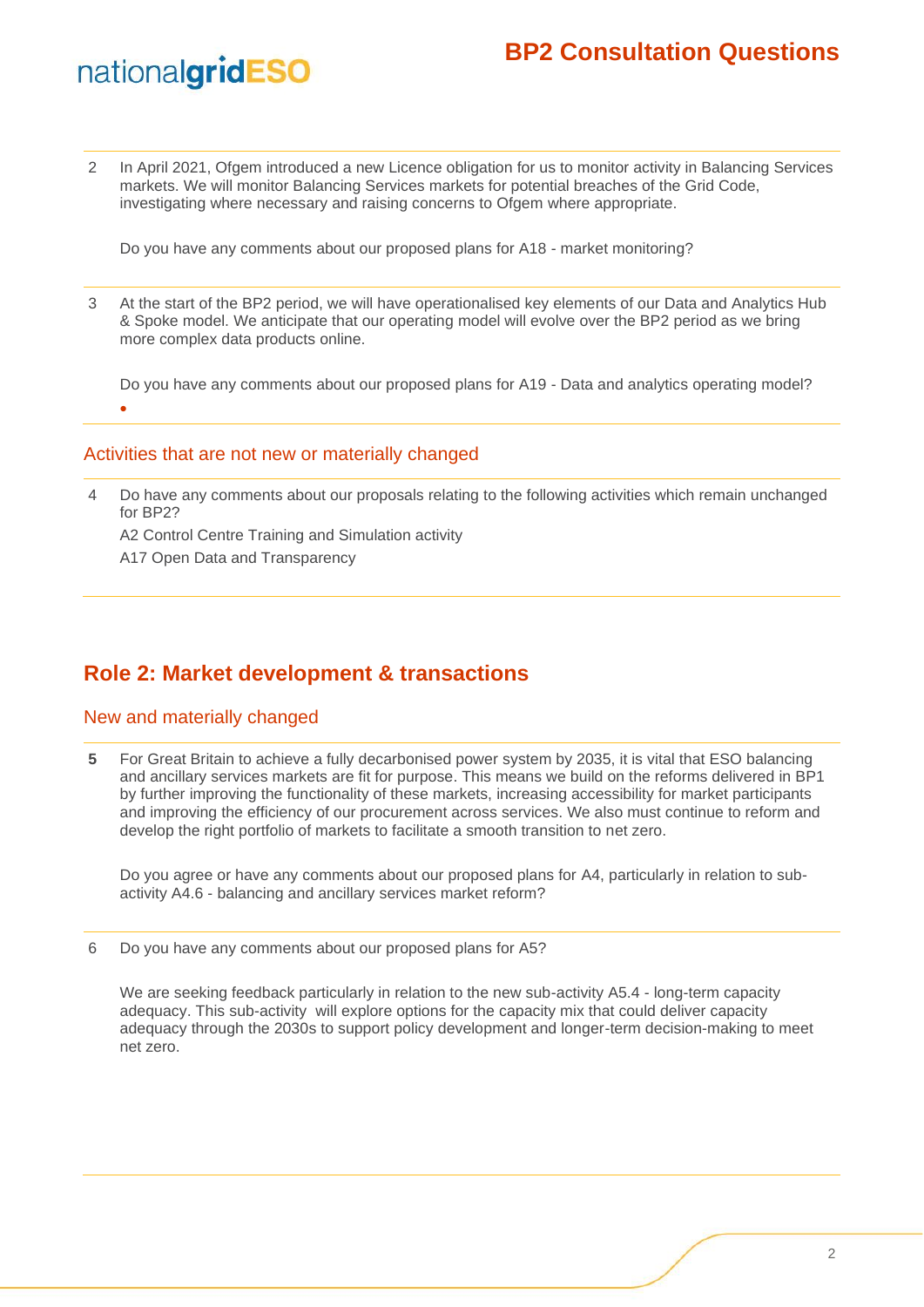# nationalgridESO

7 Do you have any comments about our proposed plans for A6, particularly in relation to the following new / materially changed sub-activities for BP2?

A6.1: Code management / market development and change

- A6.3: Industry revenue management
- A6.4: Transform the process to amend our codes
- (New): A6.7: Fixed BSUOS tariff setting
- (New): A6.8: Digitalisation of codes
- (New): A6.9 Whole system codes reform
- 8 We have described how we will deliver the Net Zero Market Reform project through analysis and trials, stakeholder engagement and working alongside BEIS and Ofgem.

Do you agree with this approach and is there anything else you'd expect us to be doing that we have not already outlined?

9 The new cross-role activity, Role in Europe, has been created for BP2 to ensure all activities regarding cross-border and interconnectors are working towards the same purpose – not just those within Role 2 but also those in Role 1 (e.g., developing the right data and systems to optimise a highly interconnected system) and Role 3 (e.g., coordination and planning of offshore networks and multi-purpose interconnectors (MPIs).

Do you have any comments about the plans we are proposing relating to our Role in Europe?

## **Role 3: System insight, planning and network development**

#### New and materially changed

10 Within A15.9 we have created a new deliverable (D15.9.5) replacing the existing deliverables, which will focus on engaging with stakeholders on the implementation of technologies for effective zero carbon operation.

Do you have any comments on these proposals?

11 A13.5 FES: Integrating with other networks has developed since our initial RIIO-2 five-year plan. We have introduced a new deliverable reflecting our commitment to ongoing development of the new energy demand model, with a development plan to be in place by the end of 2023/24.

Do you have any comments on these proposals?

12 A14 Take a whole electricity system approach to connections: The Customer Connections Team manages connection contracts and provides connection offers to new customers, an activity which has increased significantly in volume and complexity in recent years.

Do you have any comments on the changes across this activity proposed to meet this increase in volume and complexity?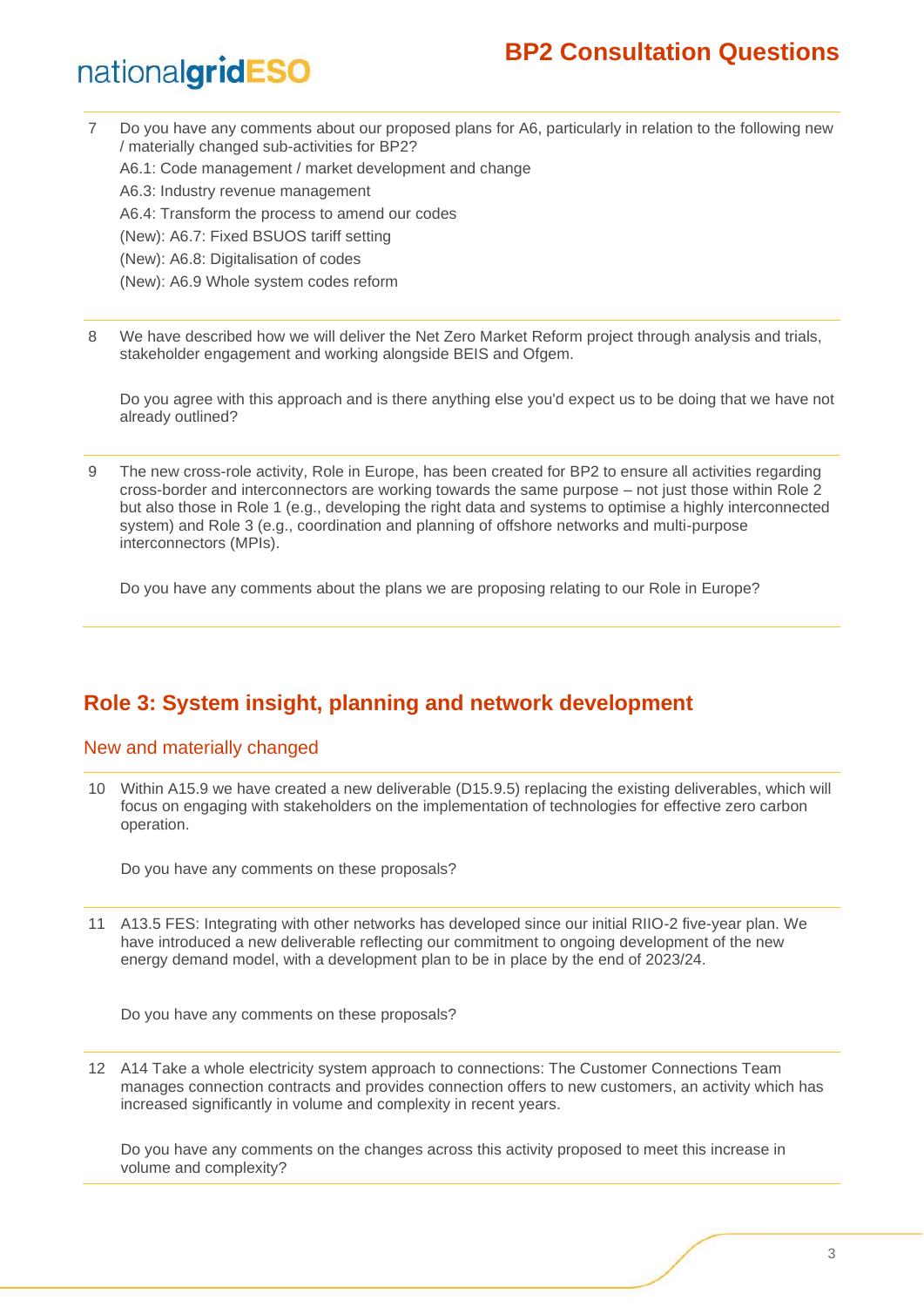13 A8.4 Early Competition Onshore - this sub-activity has developed since our BP1. Do you agree with the pace of change and assumptions made for this activity and do you have any further comments on this activity?

#### Activities that are not new or materially changed

- 14 Within The following activities are remaining the same or similar to those proposed in the RIIO-2 fiveyear plan within Role 3.
	- A7: Network Development
	- A8: Pathfinders

nationalgridESO

- A9: Extend NOA approach to end-of-life asset replacement decisions and connections wider works
- A11: Enhanced analytical capabilities
- A12: SQSS Review with regard to proposed deliverables and timeline
- A15.1: System operability framework
- A15.2: Provide technical support to the connections process
- A15.4: Manage operational data and modelling
- A15.7: EFC capability
- A16: Network Access Planning

Please provide us with any feedback you have on these proposals.

### **Cross-cutting and overarching questions:**

#### IT

15 Do you have any feedback on our IT proposals?

16 Are we providing adequate information on our IT plans to allow you to make an informed view of costs and changes in the BP2? How could we do better?

#### Innovation

17 Do you agree with the level of ambition related to our Innovation plans and the ask for additional funding to support innovation?